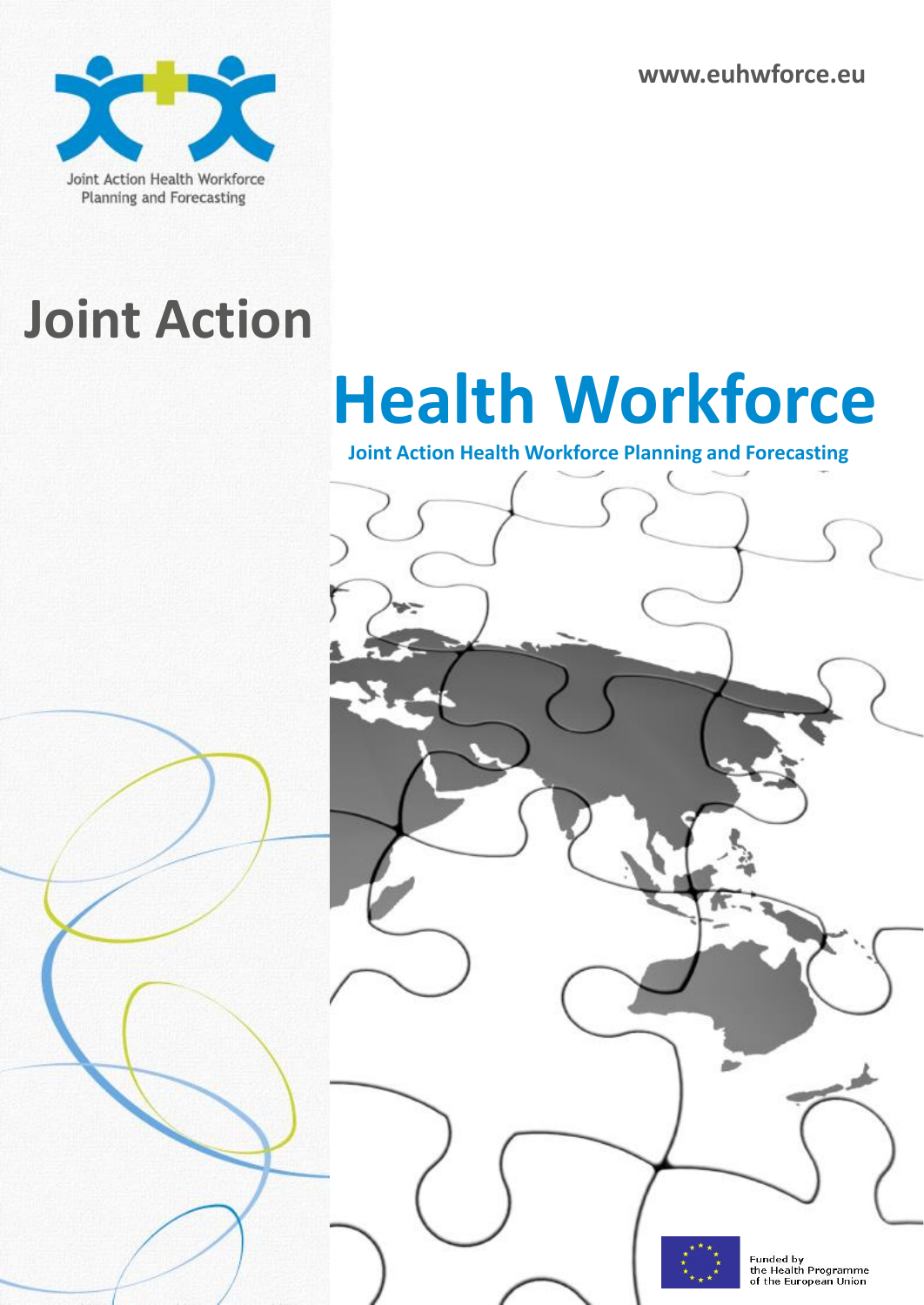**The general objective of the Joint Action is to provide a platform for collaboration and exchange between Member States (MS) to support them to prepare the future of the health workforce.**

This will increase MSs and Europe's capacity to take effective and sustainable measures.

A shortage of 1 million health workers is expected by 2020 in Europe. In order to support Europe's Member States to prepare for the expected changes in available health workers and their skill-mixes, the European Commission supports collaboration between Member States – a Joint Action – to tackle this challenge.

#### **The Joint Action works towards:**

- Better understanding of terminology
- Better monitoring by access to timely data
- **Updated information on mobility** trends
- Guidelines on qualitative and quantitative planning methodology
- **Increased qualitative and** quantitative planning capacity
- Estimation of future skills and competencies needed for the health workforce
- A platform for cooperation to find possible solutions on expected shortages
- Higher impact of HWF planning and forecasts on policy decision making



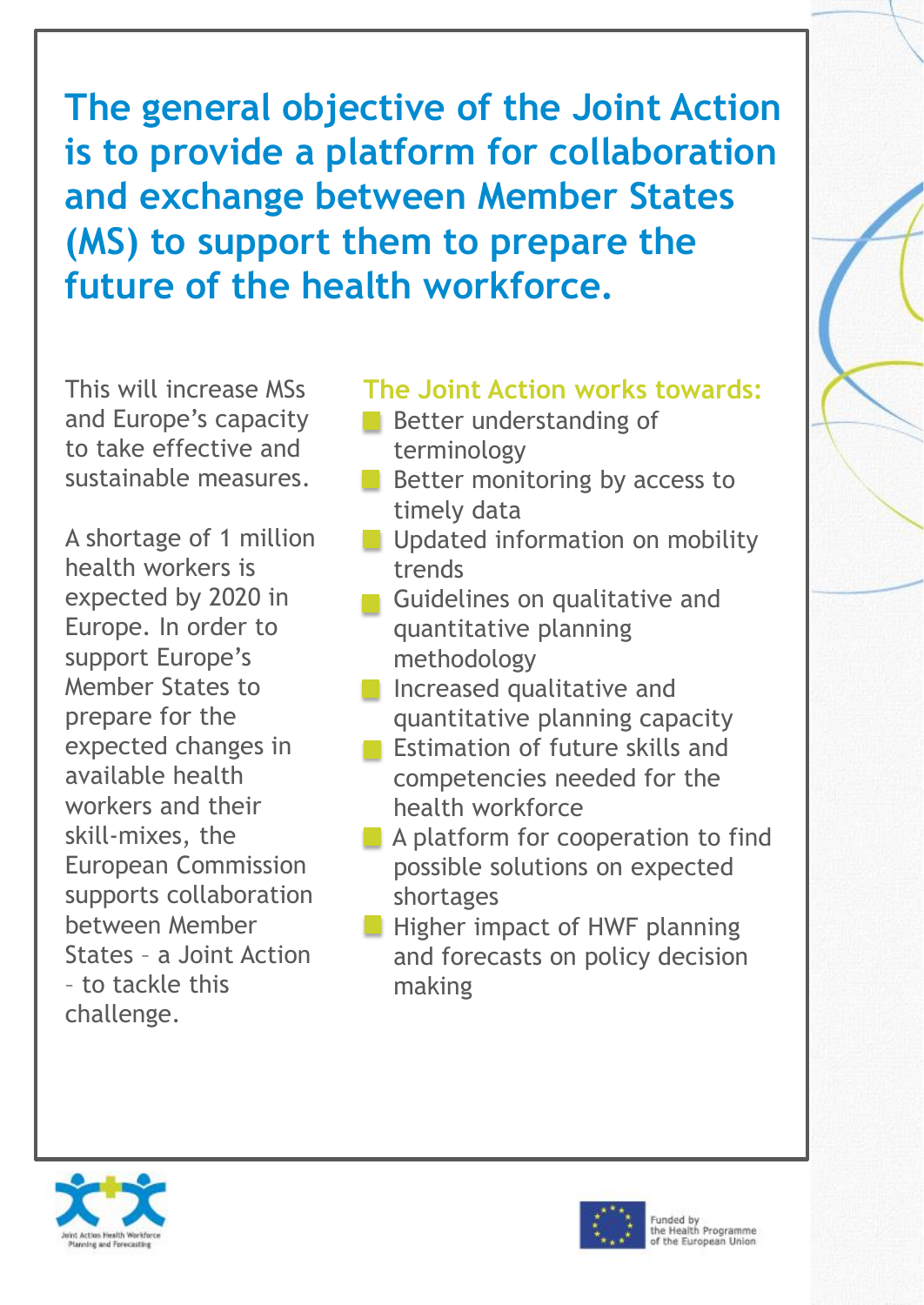**The Joint Action has 3 horizontal Work Packages and 4 core Work Packages. The coordination, dissemination and evaluation work packages (WP1-3) support the core work packages in achieving their purpose as a platform for collaboration and knowledge exchange.**

## **Core work packages**

#### WP4: Data for health workforce planning

WP4 provides key building blocks of the HWF planning and forecasting systems providing better understanding of collected data on MS and European level. Special attention will be given to migration and mobility data.

#### WP6: Horizon scanning

WP6 documents qualitative workforce planning in MSs by exchanging experience, practices and outcomes in horizon scanning methodologies and will support the use of horizon scanning. This includes the estimating future needs in terms of skills and competencies.

#### WP5: Exchange of good practices in planning methodologies

WP5 promotes & supports the use of quantitative model based planning methodologies (both supply-side and demandside) based on what is in use today and a good practices evaluation.

#### WP7: Sustainability of the Joint Action

WP7 consolidates experiences and results in view of sustainability of the Joint Action. It identifies the partners to continue the JA activities & plans the format for future collaboration.